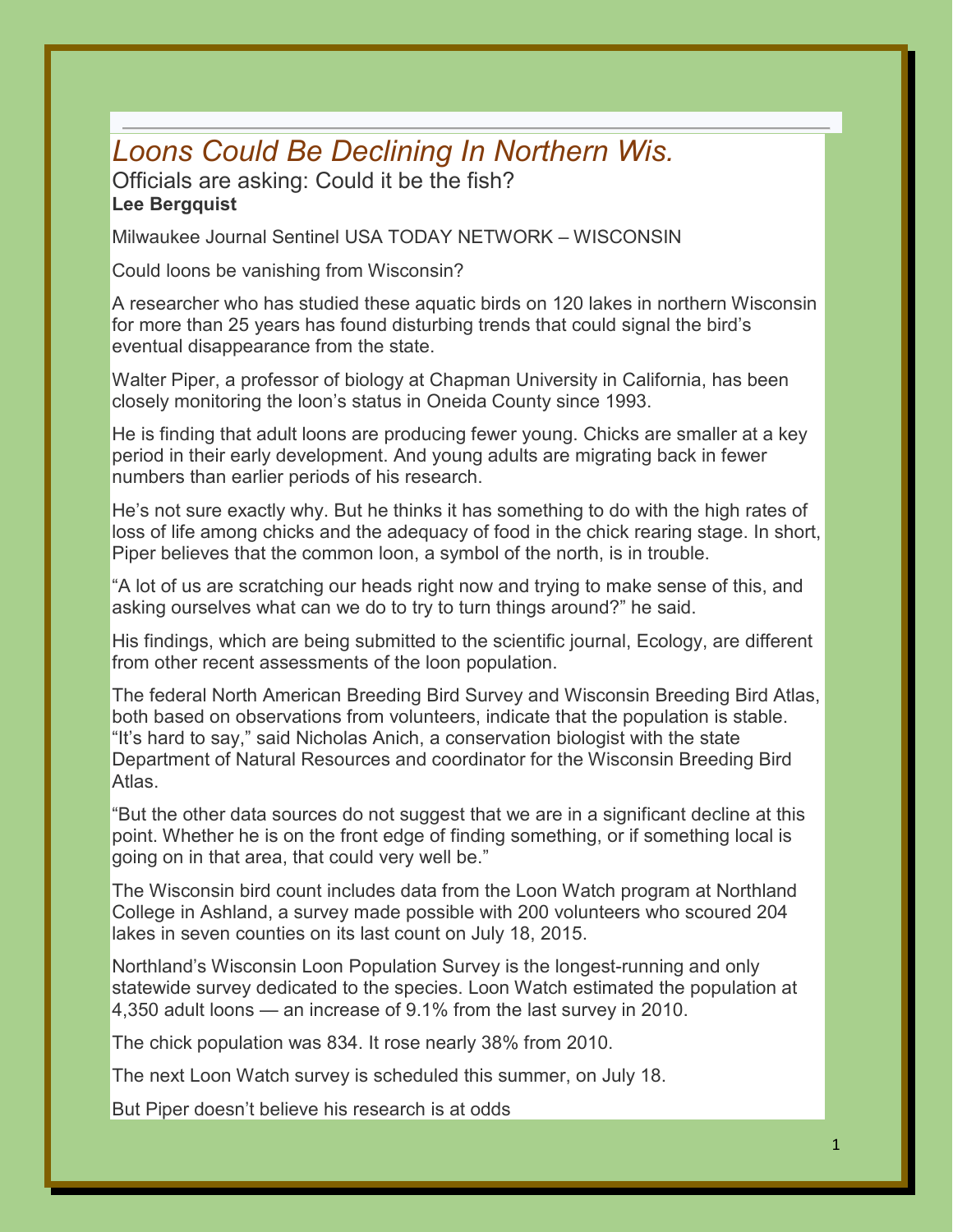with these counts.

Loon Watch is a one-time measure taken every five years. It's casting a wide net.

By contrast, Piper's Loonproject.org is using a veritable pea shooter.

He is paying special attention to juveniles and so-called "floaters," young adults with no established territory, and he's focusing on health and survivorship and the implications for the entire population.

And because loons live a long time — adults are known to live up to 25 years in the wild — it takes time for a decline in breeding success to reach the adult population.

Piper spends six to seven weeks in Wisconsin every summer. His team is in the field from early May to about Aug. 10. The team generally consists of a half dozen people including undergraduate and graduate students. He currently has two postdoctoral researchers working with him.

The team monitors nesting, territorial and chick-raising behavior and weighs and bands chicks and adults. Using funding, principally from the National Science Foundation, the project has accumulated a trove of information on age, physical health and survival over time.

The loons that Piper is following indicate that the adult population is declining about 5% a year, and he is looking at how the drop correlates with juveniles that migrate back to northern Wisconsin.

"When we look at the chicks that we banded and are coming back, it used to be, 15, 20 years ago, that we'd see about half," Piper said. "Now we are seeing about onesixth of them.

"That is the single most alarming thing."

He is especially concerned about the health of the birds in their chick stage.

■ From 1993 to 2019, the incidence of chicks reaching 5 weeks has fallen 1.1% annually. That is normally when a baby loon can find food for itself.

■ In 2019, 5-week-old chicks weighed 10.5% less than those in 1993.

**There are also fewer two-chick broods, another problem sign.** 

■ From 1993 to 1998, 53% of broods were single-chick broods. From 2014 to 2019, it jumped to 73%.

## **The threats to loons**

Scientists have studied an array of threats for loons, including mercury contamination. As emissions from coal settle on water, it converts mercury to its more toxic form, methyl mercury, which builds up in the tissue of fish, which loons consume.

Another is type E botulism, a neurotoxin that affects fish-eating birds. It's produced in water with low oxygen levels.